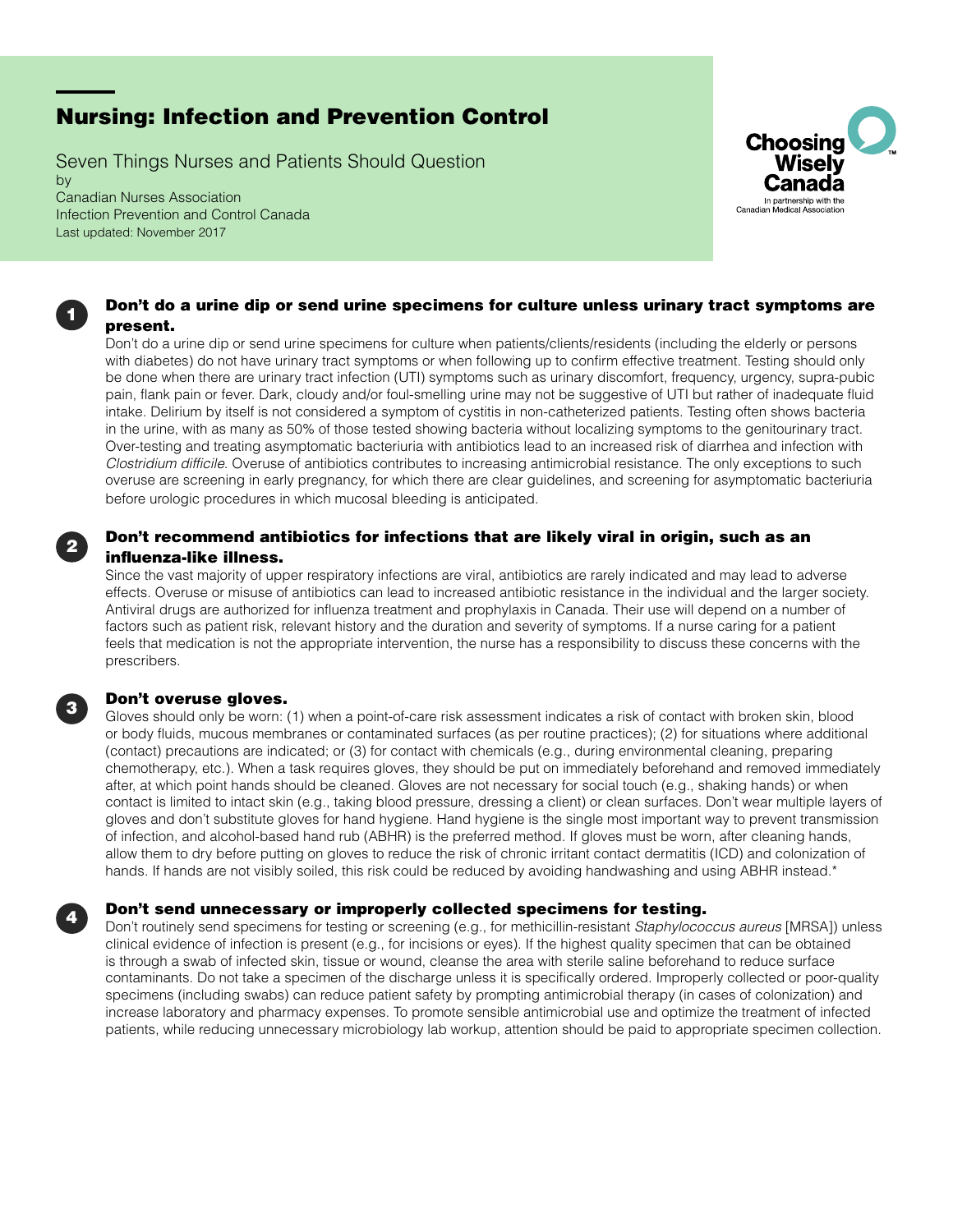# Don't collect stool that is not diarrhea for *Clostridium difficile* infection testing or test of cure.

Don't routinely collect or process specimens for *Clostridium difficile* testing when stool is not diarrhea (i.e., does not take the shape of the specimen container), the patient has had a prior nucleic acid amplification test result within the past seven days (e.g., polymerase chain reaction) or as a test of cure. A positive test in the absence of diarrhea likely represents *C. difficile* colonization. Repeated *C. difficile* testing within seven days of a negative test generally adds little diagnostic value. A test of cure in patients with recent *C. difficile* infection is also not recommended, as colonization may continue indefinitely. Contact precautions are required until symptoms (i.e., diarrhea) resolve.

### Don't prolong the use of invasive devices.

Invasive devices (such as central venous catheters and endotracheal tubes) should not be used without specific indication (determined by appropriate clinical assessment) and should not be left in place without daily re-assessment. If required, invasive devices should not be used longer than necessary, as they breach skin and body integrity and are portals of entry for infection.

# Don't shave hair for medical procedures. Use clippers if hair removal is required.

Shaving hair (e.g., preoperatively, for insertion of vascular access devices and electrode application) can result in microscopic cuts and abrasions to the underlying skin surface. According to World Health Organization guidelines, hair should not be removed unless it interferes with a surgical procedure. The use of razors (shaving) prior to surgery increases incidents of wound infection when compared to clipping, depilatory use or the non-removal of hair. If hair must be removed, clipper use is sufficient for any body part (razor use is not appropriate for any operative site). Clippers should be used as close to the time of surgery as possible. To facilitate better contact for electrodes or vascular access device dressings, disposable (or cleaned and disinfected reusable-head) surgical clippers should be used.

7

6

5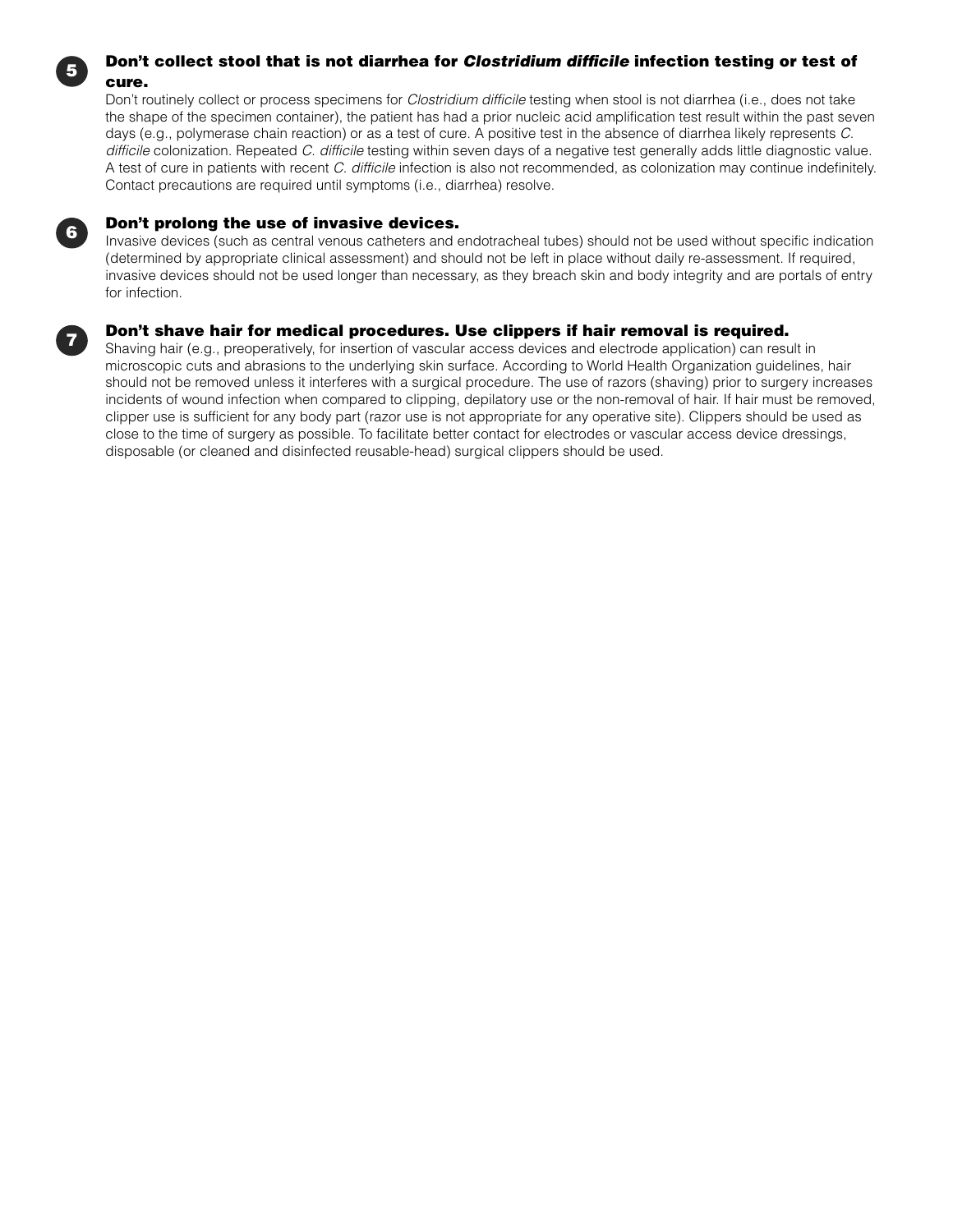#### How the list was created

The Canadian Nurses Association (CNA) and Infection Prevention and Control (IPAC) Canada established its Choosing Wisely Canada nursing list by convening an eight-member nursing working group (NWG). The group consisted of infection prevention and control nursing experts from across Canada, representing a broad range of geographical regions and practice settings. The NWG began considering its list by reviewing existing recommendations, including items from Choosing Wisely Canada's specialty societies and the American Academy of Nursing (AAN) Choosing Wisely list, both of which had already undergone rigorous evidence reviews. In addition, members brought forward recommendations on new evidence-based items. The NWG appraised 298 items for their relevance to nursing using a structured process developed for this work. Each of these items (217 from Choosing Wisely Canada, 15 from AAN Choosing Wisely and 66 that were independently submitted) was appraised by two independent reviewers then validated by the group. Using a modified Delphi process for the next two rounds of revision, the group refined and adapted 30 items until it reached consensus on a final seven-item list. A literature review was conducted to confirm the evidence for these items, and supporting nursing research was added where appropriate. The list subsequently underwent extensive consultation, with input from nursing experts in patient safety, members of the Canadian Network of Nursing Specialties, patient advocates, CNA jurisdictional members, CNA nurses, the Canadian Association for Drugs and Technologies in Health (CADTH) and Choosing Wisely Canada's internal clinician reviewers. In September 2017, the Choosing Wisely Canada nursing list was presented to the IPAC Canada and CNA boards, who gave it their full endorsement and support.

#### Sources

1

2

3

American College of Obstetricians and Gynecologists. ACOG Practice Bulletin; No. 91: Treatment of urinary tract infections in nonpregnant women. Obstet Gynecol. 2008 Mar;111(3):785-94. [PMID: 18310389.](https://www.ncbi.nlm.nih.gov/pubmed/18310389)

[Anti-Infective Guidelines for Community-Acquired Infections.](http://www.mumshealth.com/guidelinestools/anti-infective) 13th Edition [Internet]. Toronto (ON): MUMS Guideline Clearinghouse; 2013 [cited 2017 Sep 25].

Choosing Wisely Canada. [Association of Medical Microbiology and Infectious Diseases Canada: Five things physicians and patients should questions](https://choosingwiselycanada.org/infectious-disease/) [Internet]. 2017 Jun [cited 2017 Sep 25].

Choosing Wisely Canada. [Long Term Care Medical Directors Association of Canada: Six things physicians and patients should questions](https://choosingwiselycanada.org/long-term-care/) [Internet]. 2017 Jan 8 [cited 2017 Sep 25].

Juthani-Mehta, M. Asymptomatic bacteriuria and urinary tract infection in older adults Clin Geriatr Med. 2007 Aug;23(3):585-94, vii. [PMID: 17631235.](https://www.ncbi.nlm.nih.gov/pubmed/17631235) High KP, et al. Clinical practice guideline for the evaluation of fever and infection in older adult residents of long-term care facilities: 2008 update by the Infectious Diseases Society of America. Clin Infect Dis. 2009 Jan 15;48(2):149-71. [PMID: 19072244](https://www.ncbi.nlm.nih.gov/pubmed/19072244).

Nicolle LE. Asymptomatic bacteriuria: when to screen and when to treat. Infect Dis Clin North Am. 2003 Jun;17(2):367-94. [PMID: 12848475.](https://www.ncbi.nlm.nih.gov/pubmed/12848475) Nicolle LE, et al. Infectious Diseases Society of America guidelines for the diagnosis and treatment of asymptomatic bacteriuria in adults. Clin Infect Dis. 2005 Mar 1;40(5):643-54. [PMID: 15714408.](https://www.ncbi.nlm.nih.gov/pubmed/15714408)

Sloane PD, et al. Urine culture testing in community nursing homes: Gateway to antibiotic overprescribing. Infect Control Hosp Epidemiol. 2017 May;38(5):524-531. [PMID: 28137327.](https://www.ncbi.nlm.nih.gov/pubmed/28137327)

Stone ND, et al. Surveillance definitions of infections in long-term care facilities: revisiting the McGeer criteria. Infect Control Hosp Epidemiol. 2012 Oct;33(10):965-77. [PMID: 22961014.](https://www.ncbi.nlm.nih.gov/pubmed/22961014)

Zabarsky TF, et al. Sustained reduction in inappropriate treatment of asymptomatic bacteriuria in a long-term care facility through an educational intervention. Am J Infect Control. 2008 Sep;36(7):476-80. [PMID: 18786450.](https://www.ncbi.nlm.nih.gov/pubmed/18786450)

Choosing Wisely Canada. [College of Family Physicians of Canada: Eleven things physicians and patients should question](https://choosingwiselycanada.org/family-medicine/) [Internet]. 2017 Jun [cited 2017 Sep 25].

Government of Canada. [Information for health professionals: Flu \(Influenza\)](https://www.canada.ca/en/public-health/services/diseases/flu-influenza/health-professionals-flu-influenza.html) [Internet]. 2017 Sep 18 [cited 2017 Sep 25]. Hirschmann JV. Antibiotics for common respiratory tract infections in adults. Arch Intern Med. 2002 Feb 11;162(3):256-64. [PMID: 11822917](https://www.ncbi.nlm.nih.gov/pubmed/11822917). Low D. Reducing antibiotic use in influenza: Challenges and rewards. Clin Microbiol Infect. 2008 Apr;14(4):298-306. [PMID: 18093237](https://www.ncbi.nlm.nih.gov/pubmed/18093237). Schumann SA, et al. Patients insist on antibiotics for sinusitis? Here is a good reason to say "no". J Fam Pract. 2008 Jul;57(7):464-8. [PMID: 18625169.](https://www.ncbi.nlm.nih.gov/pubmed/18625169) Smith SR, et al. Treatment of mild to moderate sinusitis. Arch Intern Med. 2012 Mar 26;172(6):510-3. [PMID: 22450938](https://www.ncbi.nlm.nih.gov/pubmed/22450938). World Health Organization. [The evolving threat of antimicrobial resistance: Options for action](http://apps.who.int/iris/bitstream/10665/44812/1/9789241503181_eng.pdf) [Internet]. 2012 [cited 2017 Sep 25].

\* "*An alcohol-based hand rub (ABHR) is the preferred method of hand hygiene in healthcare settings, unless exceptions apply (i.e., when hands are visibly*  soiled with organic material, if exposure to norovirus and potential spore-forming pathogens such as Clostridium difficile is strongly suspected or proven, *including outbreaks involving these organisms)*". Public Health Agency of Canada. [Hand hygiene practices in healthcare settings](http://publications.gc.ca/collections/collection_2012/aspc-phac/HP40-74-2012-eng.pdf) [Internet]. 2012 [cited 2017 Sep 25].

Boyce JM, et al. Guideline for Hand Hygiene in Health-Care Settings: recommendations of the Healthcare Infection Control Practices Advisory Committee and the HICPAC/SHEA/APIC/IDSA Hand Hygiene Task Force. Infect Control Hosp Epidemiol. 2002 Dec;23(12 Suppl):S3-40. [PMID: 12515399](https://www.ncbi.nlm.nih.gov/pubmed/12515399). Canadian Agency for Drugs & Technologies in Health. [Hand antisepsis procedures: a review of the guidelines](https://www.cadth.ca/sites/default/files/pdf/htis/2017/RC0859%2520Hand%2520Antisepsis%2520Final.pdf) [Internet]. 2017 Mar 9 [cited 2017 Sep 25]. Cashman MW, et al. Contact dermatitis in the United States: Epidemiology, economic impact, and workplace prevention. Dermatol Clin. 2012 Jan;30(1):87- 98, viii. PMID: 22117870

Conly JM. Personal protective equipment for preventing respiratory infections: what have we really learned? CMAJ. 2006 Aug 1;175(3):263. PMID: [16880447.](https://www.ncbi.nlm.nih.gov/pubmed/16880447%20)

Fuller C, et al. "The dirty hand in the latex glove": a study of hand hygiene compliance when gloves are worn. Infect Control Hosp Epidemiol. 2011 Dec;32(12):1194-9. [PMID: 22080658.](https://www.ncbi.nlm.nih.gov/pubmed/22080658)

Korniewicz DM, et al. Barrier protection with examination gloves: Double versus single. Am J Infect Control. 1994 Feb;22(1):12-5. [PMID: 8172370](https://www.ncbi.nlm.nih.gov/pubmed/8172370). Marimuthu K, et al. The effect of improved hand hygiene on nosocomial MRSA control. Antimicrob Resist Infect Control. 2014 Nov 26;3:34. PMID: [25937922.](https://www.ncbi.nlm.nih.gov/pubmed/25937922)

Pittet D, et al. The World Health Organization guidelines on hand hygiene in health care and their consensus recommendations. Infect Control Hosp Epidemiol. 2009 Jul;30(7):611-22. [PMID: 19508124.](https://www.ncbi.nlm.nih.gov/pubmed/19508124)

Provincial Infectious Diseases Advisory Committee (PIDAC). [Routine Practices and Additional Precautions In All Health Care Settings, 3rd edition](https://www.publichealthontario.ca/en/eRepository/RPAP_All_HealthCare_Settings_Eng2012.pdf) [Internet]. 2012 Nov [cited 2017 Sep 25].

Provincial Infectious Diseases Advisory Committee (PIDAC). [Best Practices for Hand Hygiene in All Health Care Settings, 4th edition](https://www.publichealthontario.ca/en/eRepository/2010-12%2520BP%2520Hand%2520Hygiene.pdf) [Internet]. 2014 Apr [cited 2017 Sep 25].

Public Health Agency of Canada. [Routine Practices and Additional Precautions for the Prevention of Transmission of Infection In Health Care Settings](http://publications.gc.ca/collections//collection_2013/aspc-phac/HP40-83-2013-eng.pdf) [Internet]. 2012 [cited 2017 Sep 25].

Smedley J, et al. Management of occupational dermatitis in healthcare workers: a systematic review. Occup Environ Med. 2012 Apr;69(4):276-9. PMID: [22034544.](https://www.ncbi.nlm.nih.gov/pubmed/22034544)

World Health Organization. [WHO guidelines on hand hygiene in health care](http://whqlibdoc.who.int/publications/2009/9789241597906_eng.pdf%20) [Internet]. 2009 [cited 2017 Sep 27].